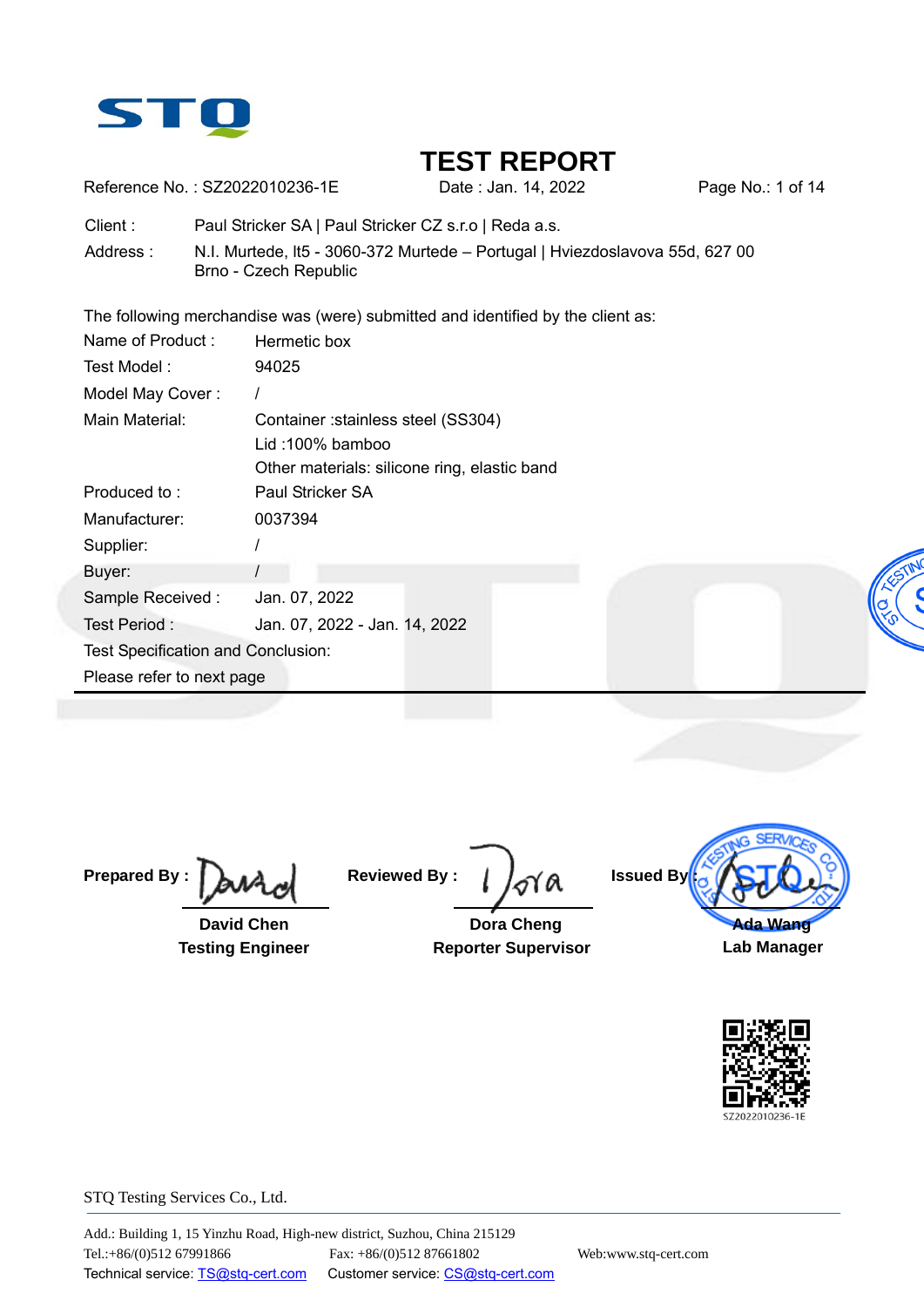

Reference No.: SZ2022010236-1E Date : Jan. 14, 2022 Page No.: 2 of 14

|     | <b>Test Request</b>                                                                                                                                                                                                            | <b>Conclusion</b> |
|-----|--------------------------------------------------------------------------------------------------------------------------------------------------------------------------------------------------------------------------------|-------------------|
| 1.  | AZO contents according to EC Regulation 1907/2006, REACH Annex XVII<br>(entry 43)                                                                                                                                              | <b>PASS</b>       |
| 2.  | Phthalate content according to EC Regulation 1907/2006, REACH Annex XVII<br>(entry 51&52)                                                                                                                                      | <b>PASS</b>       |
| 3.  | Polycyclic Aromatic Hydrocarbons (PAHs) contents according to EC Regulation<br>1907/2006, (EU) No 1272/2013 Amending PAHs of REACH Annex XVII(entry 50)                                                                        | <b>PASS</b>       |
| 4.  | Lead (Pb) content according to EC Regulation 1907/2006, REACH Annex XVII<br>(entry 63)                                                                                                                                         | <b>PASS</b>       |
| 5.  | Cadmium (Cd) content according to EC Regulation 1907/2006, REACH Annex<br>XVII (entry 23)                                                                                                                                      | <b>PASS</b>       |
| 6.  | Organotin content according to EC Regulation 1907/2006, REACH Annex XVII<br>(entry 20)                                                                                                                                         | <b>PASS</b>       |
| 7.  | Bisphenol-A (BPA) content                                                                                                                                                                                                      | See result        |
|     | German Food, Articles of Daily Use and Feed Code of September 1, 2005 (LFGB), Section 31 and<br>European Commission Directive 1935/2004/EC relating to materials and articles intended to come into<br>contact with foodstuffs |                   |
| 8.  | Sensorial examination odour and taste test for full article                                                                                                                                                                    | <b>PASS</b>       |
| 9.  | PCP content for wood                                                                                                                                                                                                           | <b>PASS</b>       |
| 10. | Specific Migration of Extractable Formaldehyde for wood                                                                                                                                                                        | <b>PASS</b>       |
| 11  | Specific Migration of Melamine for wood                                                                                                                                                                                        | <b>PASS</b>       |
|     | Technical Guide on Metals and Alloys used in food contact materials and articles of the 1 <sup>st</sup> edition in 2013,<br>General Requirement(Article 3) in EU Regulation No. 1935/2004                                      |                   |
| 12. | Extractable Heavy Metals for metal                                                                                                                                                                                             | <b>PASS</b>       |
| 13. | Specific Migration of Bisphenol-A for metal                                                                                                                                                                                    | <b>PASS</b>       |
|     | Council of Europe Resolution AP (2004) 5, General Requirement (Article 3) in EU Regulation No. 1935/2004                                                                                                                       |                   |
| 14. | Overall Migration test for silicone                                                                                                                                                                                            | <b>PASS</b>       |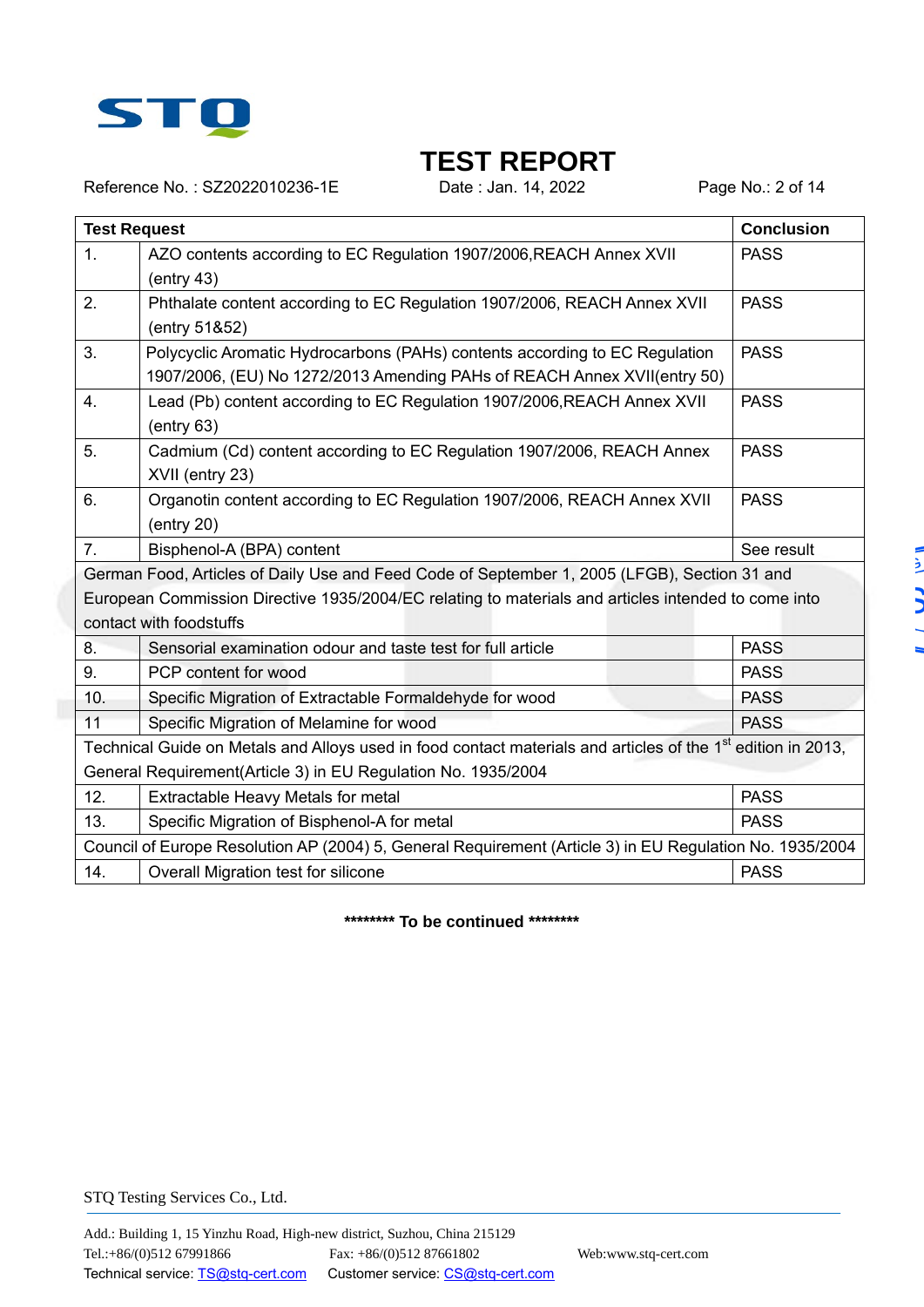

Reference No.: SZ2022010236-1E Date : Jan. 14, 2022 Page No.: 3 of 14

#### **TEST RESULTS:**

#### **1.AZO Contents**

**Test Method:** With reference to EN ISO 14362-1:2017, Analysis was performed by GC-MS.

|                | <b>Test Items</b>                             | <b>MDL</b> | <b>Test Results</b> | <b>Limited</b>    |
|----------------|-----------------------------------------------|------------|---------------------|-------------------|
|                | <b>CAS NO.</b><br>prohibitive aromatic amines |            | (mg/kg)<br>5#       | Value*<br>(mg/kg) |
| $92 - 67 - 1$  | 4-Aminobiphenyl                               | 5          | N.D.                | 30                |
| $92 - 87 - 5$  | <b>Benzidine</b>                              | 5          | N.D.                | 30                |
|                |                                               |            |                     |                   |
| 95-69-2        | 4-Chloro-o-toluidine                          | 5          | N.D.                | 30                |
| 91-59-8        | 2-Naphthylamine                               | 5          | N.D.                | 30                |
| 97-56-3        | O-Aminoazotoluene                             | 5          | N.D.                | 30                |
| 99-55-8        | 5-nitro-o-toluidine                           | 5          | N.D.                | 30                |
| 106-47-8       | 4-Chloroaniline                               | 5          | N.D.                | 30                |
| 615-05-4       | 4-methoxy-m-phenylenediamine                  | 5          | N.D.                | 30                |
| 101-77-9       | 4,4'-methylenedianiline                       | 5          | N.D.                | 30                |
| $91 - 94 - 1$  | 3,3'-Dichlorobenzidine                        | 5          | N.D.                | 30                |
| 119-90-4       | 3,3'-Dimethoxybenzidine                       | 5          | N.D.                | 30                |
| 119-93-7       | 3,3'-Dimethylbenzidine                        | 5          | N.D.                | 30                |
| 838-88-0       | 4,4'-methylenedi-o-toluidine                  | 5          | N.D.                | 30                |
| 120-71-8       | P-Cresidine                                   | 5          | N.D.                | 30                |
| $101 - 14 - 4$ | 4,4'-Methylene-bis-(2-Chloro-aniline)         | 5          | N.D.                | 30                |
| 101-80-4       | 4,4'-oxydianiline                             | 5          | N.D.                | 30                |
| 139-65-1       | 4,4'-Thiodianiline                            | 5          | N.D.                | 30                |
| 95-53-4        | O-Toluidine                                   | 5          | N.D.                | 30                |
| 95-80-7        | 4-methyl-m-phenylenediamine                   | 5          | N.D.                | 30                |
| 137-17-7       | 2,4,5-Trimethylaniline                        | 5          | N.D.                | 30                |
| 60-09-03       | 4-Aminoazobenzene                             | 5          | N.D.                | 30                |
| $90 - 04 - 0$  | O-Anisidine                                   | 5          | N.D.                | 30                |

**Remark:** \* The Limited value is based on EC Regulation 1907/2006,REACH Annex XVII (entry 43).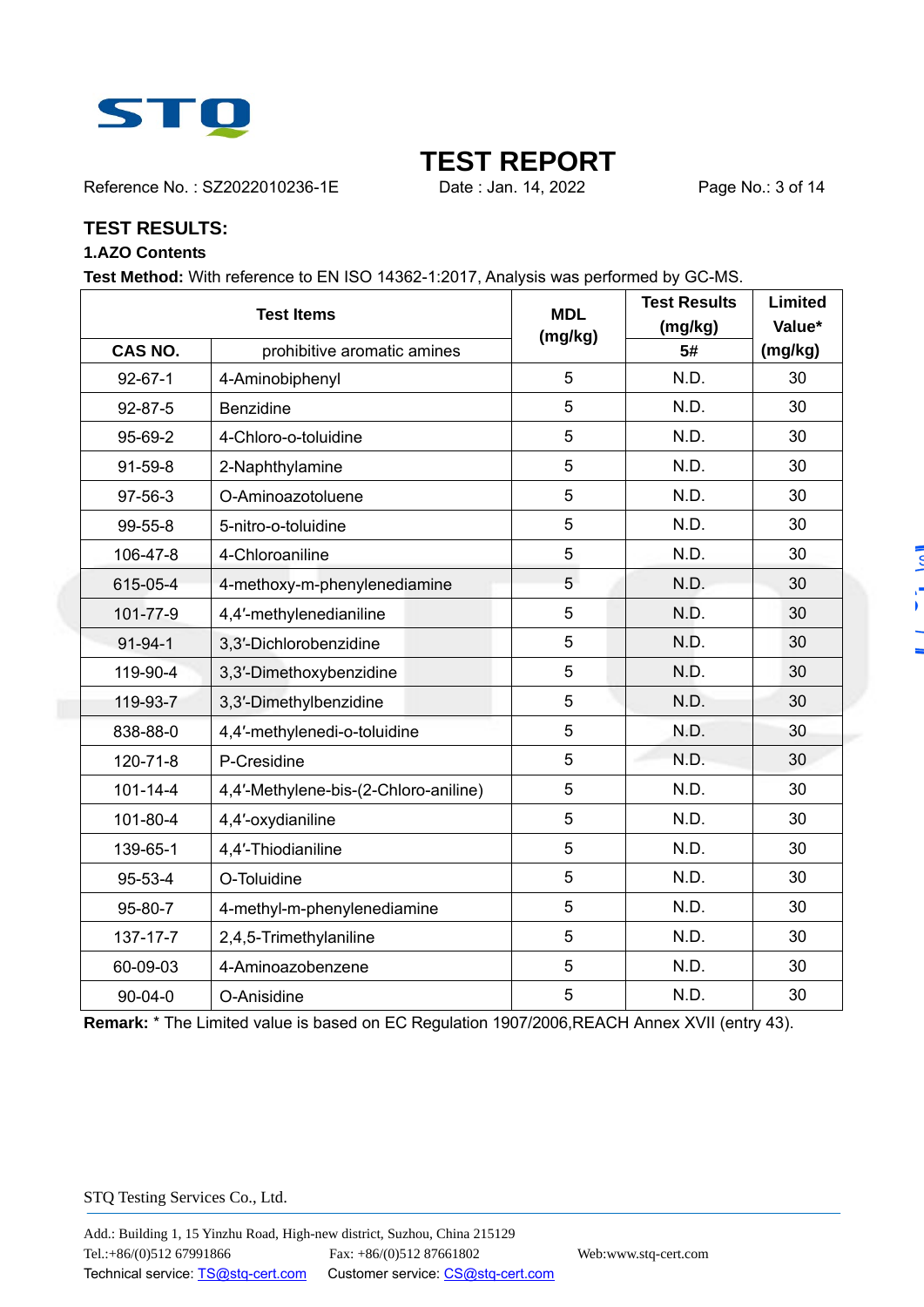

ë

Reference No.: SZ2022010236-1E Date : Jan. 14, 2022 Page No.: 4 of 14

#### **2.Phthalates Content**

**Test Method:** With reference to EN 14372-2004, Analysis was performed by GC-MS. (2-1) For plasticized materials (including toys and childcare articles)

| Test Item(s)                     | Unit | <b>MDL</b> | <b>Test Results</b> | <b>Limited Value**</b> |  |
|----------------------------------|------|------------|---------------------|------------------------|--|
|                                  |      |            | 5#                  |                        |  |
| Dibutyl Phthalate((DBP)          |      | 0.005      | N.D.                |                        |  |
| Benzylbutyl Phthalate(BBP)       |      | 0.005      | N.D.                |                        |  |
| Di-(2-ethylhexyl)Phthalate(DEHP) | $\%$ | 0.005      | N.D.                |                        |  |
| Di-isobutyl phthalate (DIBP)     |      | 0.005      | N.D.                |                        |  |
| Total (DBP+BBP+DEHP+DIBP)        |      |            | < 0.020             | < 0.1                  |  |

#### (2-2) For toys and childcare articles that can be mouthed

| Test Item(s)                | <b>Unit</b>   | <b>MDL</b> | <b>Test Results</b> | <b>Limited Value**</b> |
|-----------------------------|---------------|------------|---------------------|------------------------|
|                             |               |            | 5#                  |                        |
| Di-iso-nonylphthalate(DINP) |               | 0.005      | N.D.                |                        |
| Di-n-octylphthalate(DNOP)   | $\frac{0}{0}$ | 0.005      | N.D.                |                        |
| Di-iso-decylphthalate(DIDP) |               | 0.005      | N.D.                |                        |
| Total (DINP+DNOP+DIDP)      |               |            | < 0.015             | < 0.1                  |

**Remark: \***\*The Limited value is based on EC Regulation 1907/2006, REACH Annex XVII (entry 51&52).

**\*\*\*\*\*\*\*\* To be continued \*\*\*\*\*\*\*\***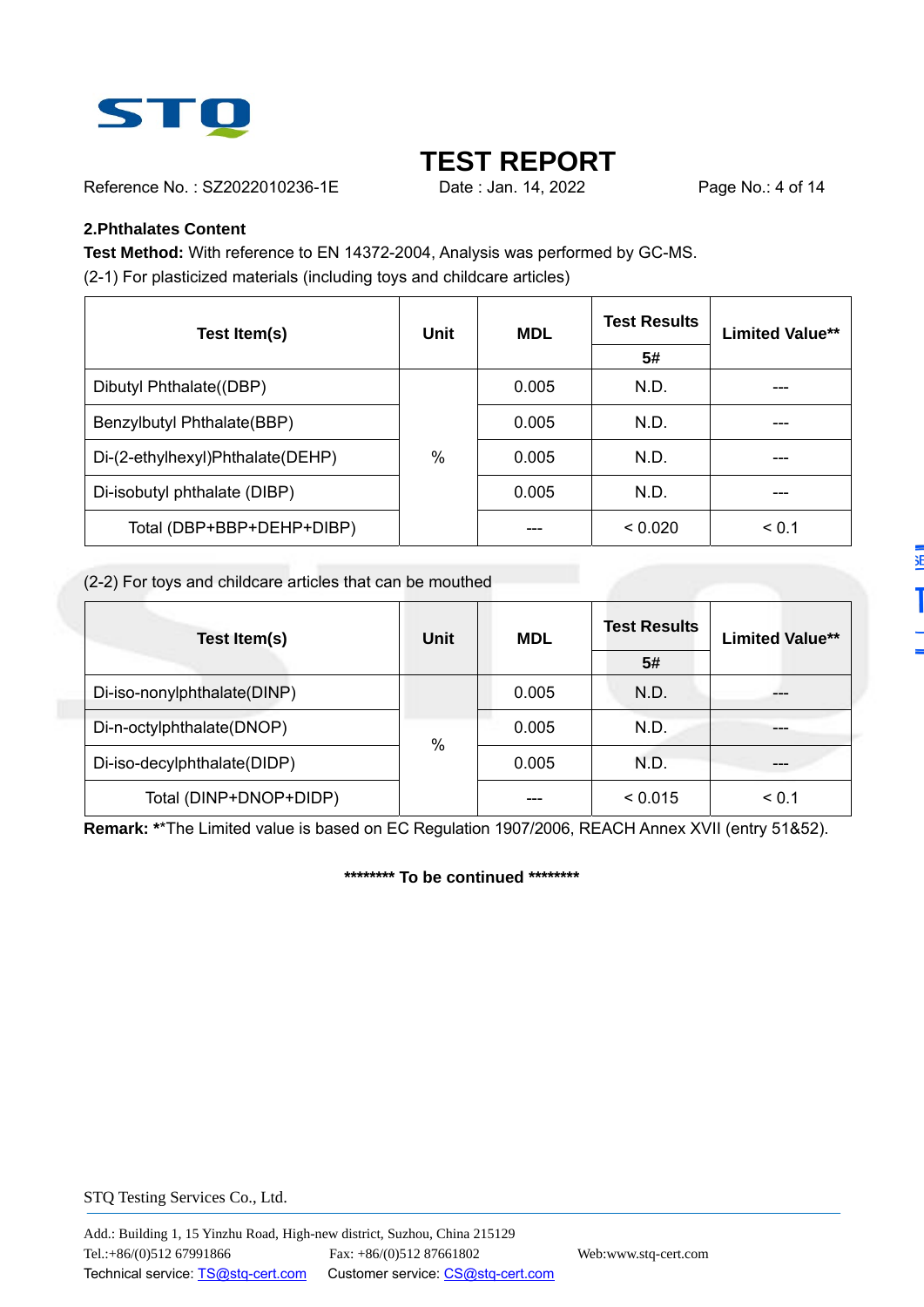

Reference No.: SZ2022010236-1E Date : Jan. 14, 2022 Page No.: 5 of 14

#### **3.PAHs Contents**

**Test Method:** With reference to AfPS GS 2019:01 PAK, Analysis was performed by GC-MS.

|                              |                | <b>MDL</b> | <b>Test Results</b> |                   | <b>Limited Value***</b> |
|------------------------------|----------------|------------|---------------------|-------------------|-------------------------|
| <b>Test Items</b>            | CAS No.        |            | (mg/kg)             | (mg/kg)           |                         |
|                              |                | (mg/kg)    | 5#                  | <b>Category I</b> | <b>Category II</b>      |
| Benzo[a]pyrene               | $50-32-8$      | 0.1        | N.D.                |                   | 0.5                     |
| Benzo[e]pyrene               | 192-97-2       | 0.1        | N.D.                |                   | 0.5                     |
| Benzo[a]anthracene           | $56 - 55 - 3$  | 0.1        | N.D.                |                   | 0.5                     |
| Chrysene                     | 218-01-9       | 0.1        | N.D.                |                   | 0.5                     |
| Benzo[b]fluoranthene         | 205-99-2       | 0.1        | N.D.                | 1                 | 0.5                     |
| <b>Benzo</b> [j]fluoranthene | $205 - 82 - 3$ | 0.1        | N.D.                |                   | 0.5                     |
| Benzo[k]fluoranthene         | 207-08-9       | 0.1        | N.D.                |                   | 0.5                     |
| Dibenzo[a,h]anthracene       | $53 - 70 - 3$  | 0.1        | N.D.                |                   | 0.5                     |

**Remark:** \***\***\*The Limited value is based on (EU) No 1272/2013 Amending PAHS of REACH Annex XVII(entry 50).

#### **LIMITS FOR PAH :**

| <b>Parameter</b> | <b>Category I</b>                                         | <b>Category II</b>                    |
|------------------|-----------------------------------------------------------|---------------------------------------|
|                  | Such articles include amongst other:                      |                                       |
|                  | 1. Sport equipment such as bicycles, golf clubs, racquets | Toys, including<br>activity toys, and |
| <b>PAHs</b>      | 2. House-hold utensils, trolleys, walking frames          |                                       |
|                  | 3. tools for domestic use                                 | childcare articles                    |
|                  | 4. clothing, footwear, gloves and sportwear               |                                       |
|                  | 5. watch-straps, wrist-bands, masks, head-bands           |                                       |

#### **4.Lead(Pb) Content**

**Test Method:** With reference to EPA 3052-1996 & EPA 6010D-2018, Analysis was performed by ICP-AES.

| <b>Test Item</b> | <b>MDL</b><br>(mg/kg) | <b>Test Results</b><br>(mg/kg)<br>5# | <b>Limited Value****</b><br>(mg/kg) |
|------------------|-----------------------|--------------------------------------|-------------------------------------|
| Lead(Pb)         | 10                    | N.D.                                 | 500                                 |

**Remark:** \*\***\***\*The Limited value is based on EC Regulation 1907/2006,REACH Annex XVII (entry 63).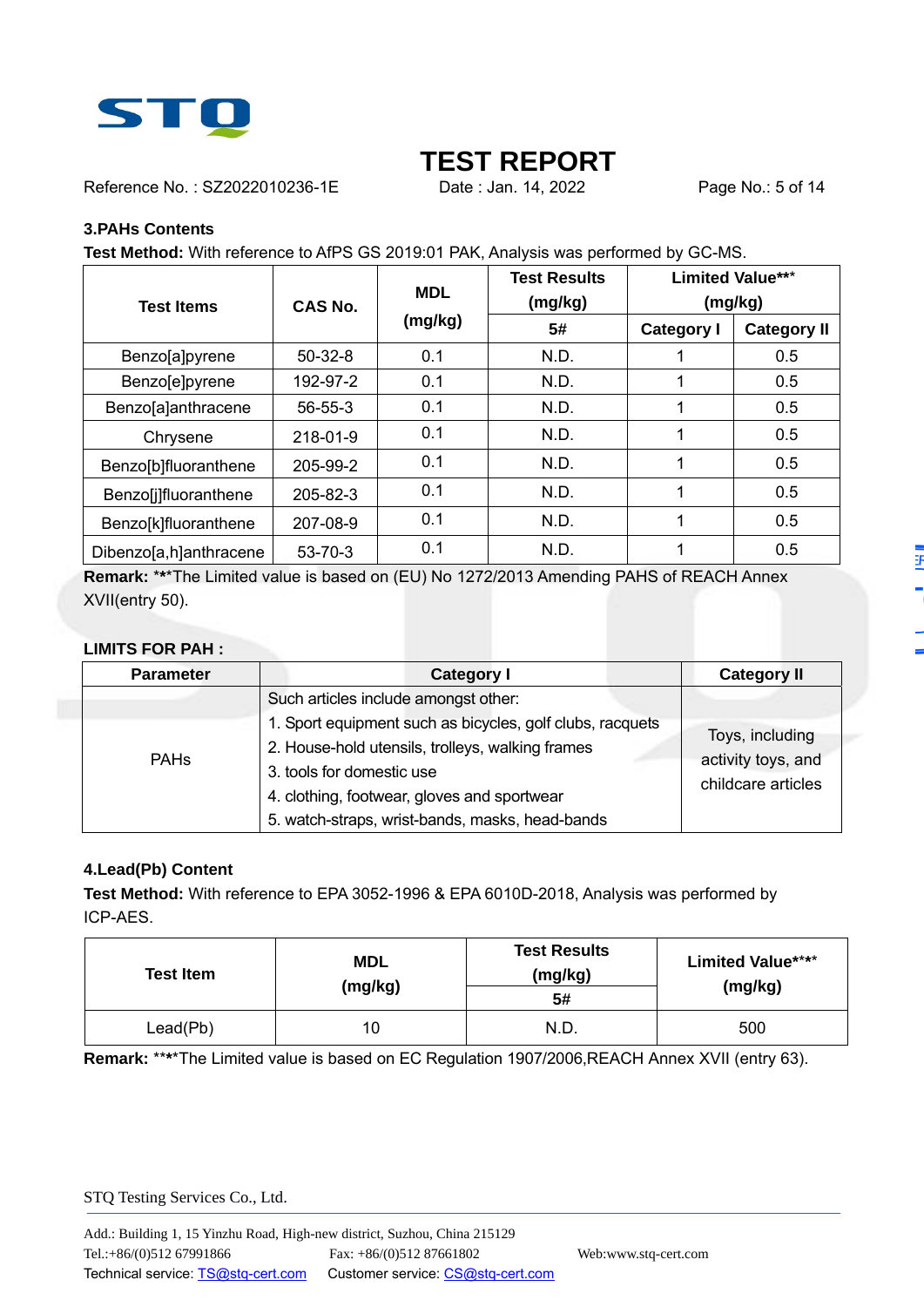

Reference No.: SZ2022010236-1E Date : Jan. 14, 2022 Page No.: 6 of 14

#### **5.Cadmium (Cd) Content**

**Test Method:** With reference to EN 1122- 2001 Method B, Analysis was performed by ICP-AES.

| Test Item(s) | <b>MDL</b><br>(mg/kg) | <b>Test Results</b><br>(mg/kg)<br>5# | <b>Limited Value*****</b><br>(mg/kg) |
|--------------|-----------------------|--------------------------------------|--------------------------------------|
| Cadmium (Cd) | 10                    | N.D.                                 | 100                                  |

**Remark:** \*\*\***\***\*The Limited value is based on EC Regulation 1907/2006, REACH Annex XVII (entry 23).

#### **6.Organotin Content**

**Test Method:** With reference to DIN EN ISO 17353-2005, Analysis was performed by GC-MS.

| <b>Test Items</b>    | Unit  | <b>MDL</b> | <b>Test Results</b> | Limited<br>Value****** |
|----------------------|-------|------------|---------------------|------------------------|
|                      |       |            | 5#                  |                        |
| Dioctyl tin (DOT)    | mg/kg | 0.1        | N.D.                | 1000                   |
| Dibutyl tin (DBT)    | mg/kg | 0.1        | N.D.                | 1000                   |
| Tributyl tin (TBT)   | mg/kg | 0.1        | N.D.                | 1000                   |
| Triphenyl tin (TphT) | mg/kg | 0.1        | N.D.                | 1000                   |

**Remark:** \*\*\*\***\***\* The Limited value is based on EC Regulation 1907/2006, REACH Annex XVII (entry 20)

#### **7.Bisphenol-A (BPA) Content**

**Test Method:** With reference to EPA3550C-2007, Analysis was performed by UPLC-MS-MS.

| <b>Test Item</b>  | Unit  |     | <b>Test Results</b> |
|-------------------|-------|-----|---------------------|
|                   |       |     | 4#                  |
| Bisphenol-A (BPA) | mg/kg | 0.1 | N.D.                |

**Note :** 1) MDL = Method Detection Limit.

- 2) N.D. = Not detected, less than MDL.
- 3) "**---**" = Not Regulated.
- 4)  $%$  = Percentage by weight.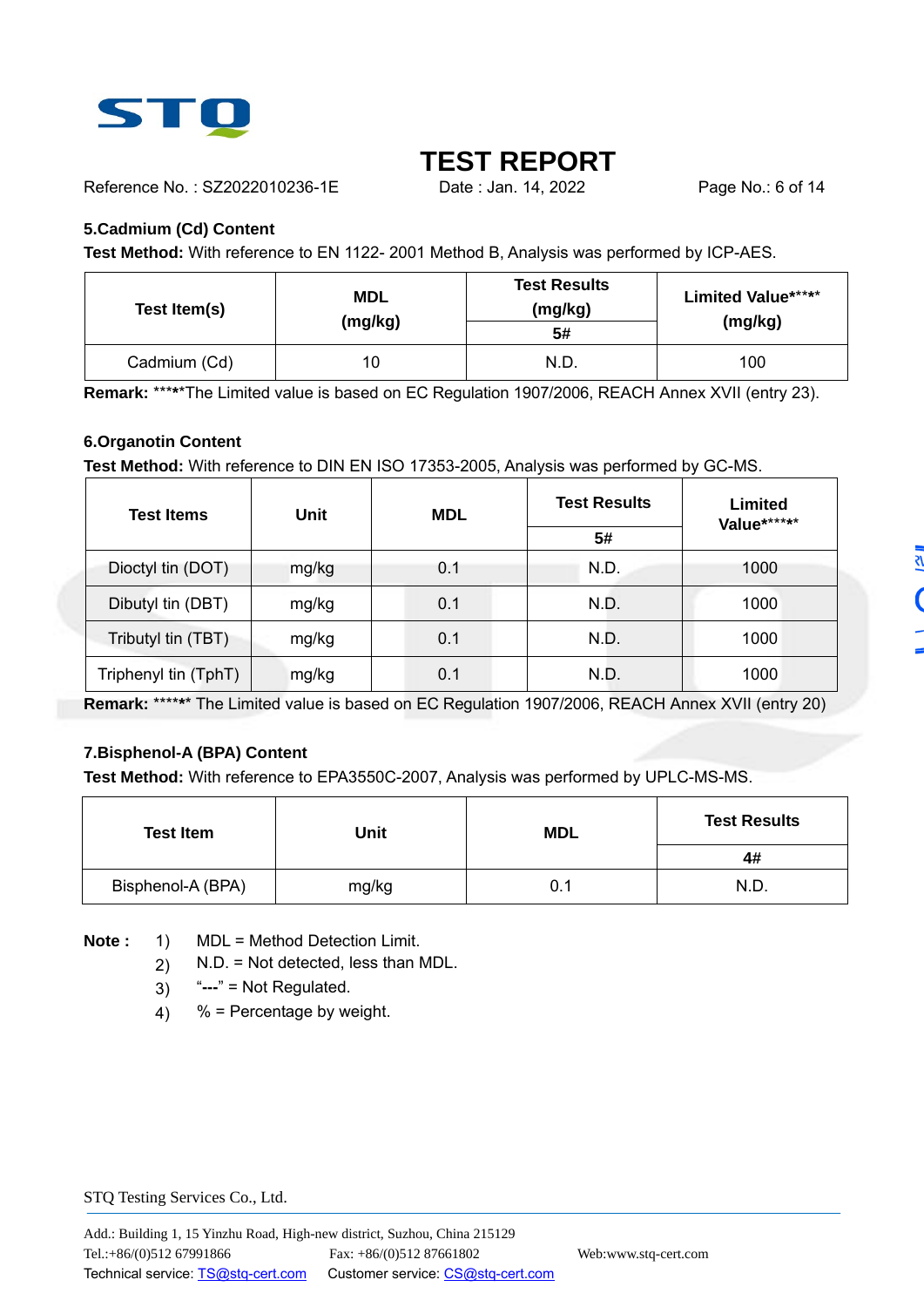

Reference No.: SZ2022010236-1E Date : Jan. 14, 2022 Page No.: 7 of 14

#### **8.Sensorial Examination Odour and Taste Test**

**Test Method:** Sensory test with reference to DIN10955: 2004-06

Test procedure:

- 1. Wash the sample with distilled water and dry it at room temperature;
- 2. Fill with water and keep at 70℃ for 2 hours;
- 3. Cool to room temperature;
- 4. Degust the taste and evaluate;
- 5. Test the Blank as the steps 1~4.

| Test Items                                | Result | <b>Maximum Permissible Limit</b> |
|-------------------------------------------|--------|----------------------------------|
|                                           | 1#     |                                  |
| Sensorial examination odour (Point scale) |        | 2.5                              |
| Sensorial examination taste (Point scale) |        | 2.5                              |

Scale evaluation:

- 0: No perceptible odour and taste
- 1: Odour and taste just perceptible (still difficult to define)
- 2: Moderate odour and taste
- 3: Moderately strong odour and taste
- 4: Strong odour and taste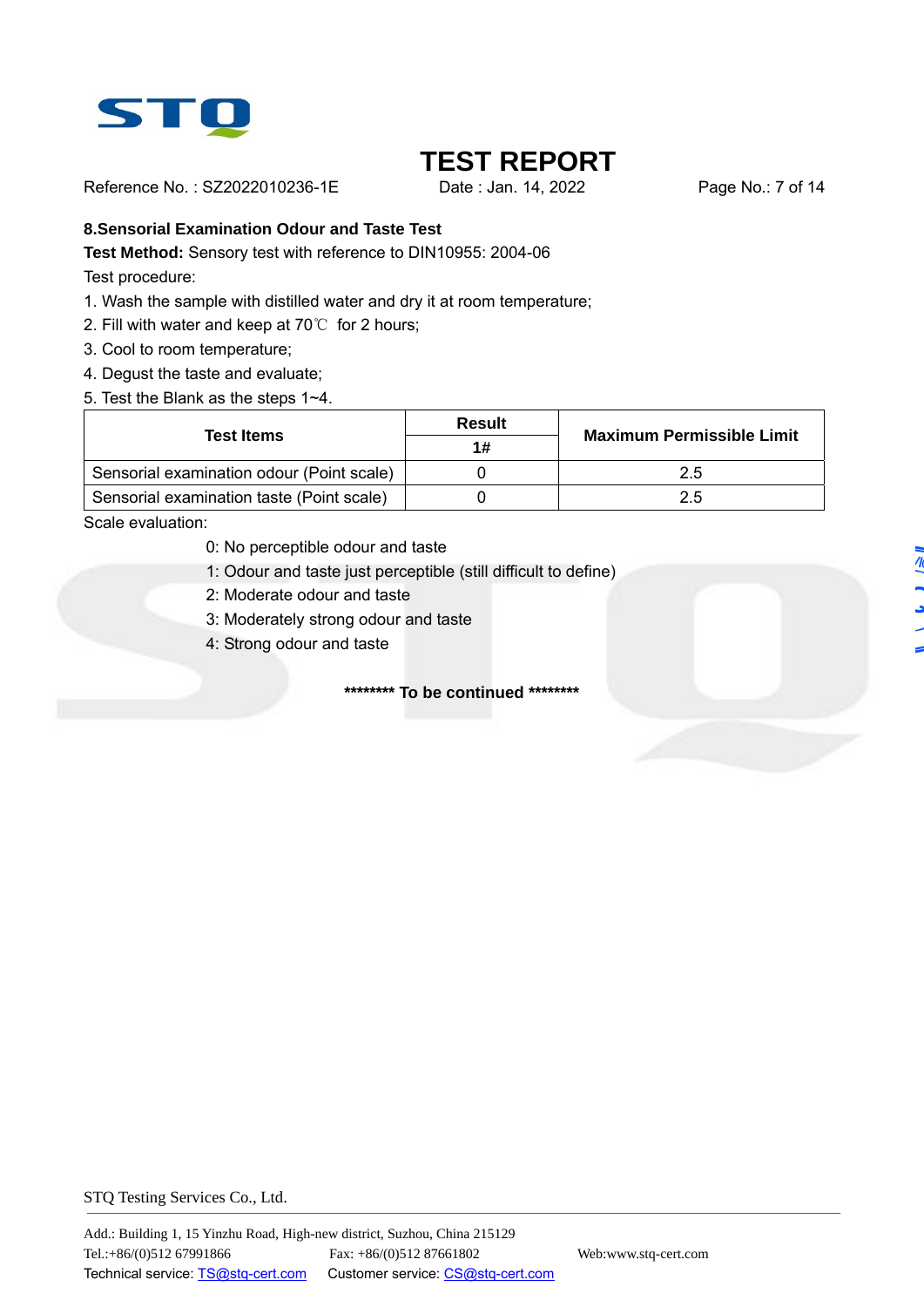

Reference No.: SZ2022010236-1E Date : Jan. 14, 2022 Page No.: 8 of 14

#### **9.Pentachlorophenol (PCP) Content**

**Test Method:** With reference to §64 LFGB BVL B 82.02-8:2001-06.

| <b>Test Item</b>   | Unit  | <b>Result</b> | <b>Maximum Permissible Limit</b> |  |
|--------------------|-------|---------------|----------------------------------|--|
|                    |       | 2#            |                                  |  |
| <b>PCP Content</b> | mg/kg | <0.05         | 0.15                             |  |

#### **10. Extractable Formaldehyde**

**Test Method:** Sample preparation in 3% acetic acid at 70ºC for 2 hours with reference to EN 13130-1: 2004; followed by analysis using UV-visible Spectrophotometer.

#### **Surface area(dm<sup>2</sup> )/Volume(ml):**1/167

| <b>Test Items</b>        | <b>Unit</b> | <b>Result</b> | Maximum                  |  |
|--------------------------|-------------|---------------|--------------------------|--|
|                          | 2#          |               | <b>Permissible Limit</b> |  |
| Extractable formaldehyde | mg/kg       | 3.23          | 15                       |  |

**Remark:** Report the third extractive results.

#### **11.Specific Migration of Melamine**

**Test Method:** Sample preparation with reference to BS EN 13130-1:2004 with selection of simulants and condition, followed by analysis using High Performance Liquid Chromatography / Mass Spectrometer (HPLC/MS).

#### **Surface area(dm<sup>2</sup> )/Volume(ml):** 1/167

|                                                                    |             |                      | <b>Result</b> | <b>Maximum</b> |                          |
|--------------------------------------------------------------------|-------------|----------------------|---------------|----------------|--------------------------|
| <b>Test Items</b>                                                  | <b>Unit</b> | $2#-1$ <sup>st</sup> | $2#-2^{nd}$   | $2#-3^{rd}$    | <b>Permissible Limit</b> |
| Specific migration of Melamine in<br>3% acetic acid at 70℃,2 hours | mg/kg       | <2                   | <2            | <2             | 2.5                      |
| Conclusion $*$                                                     |             |                      | <b>PASS</b>   |                |                          |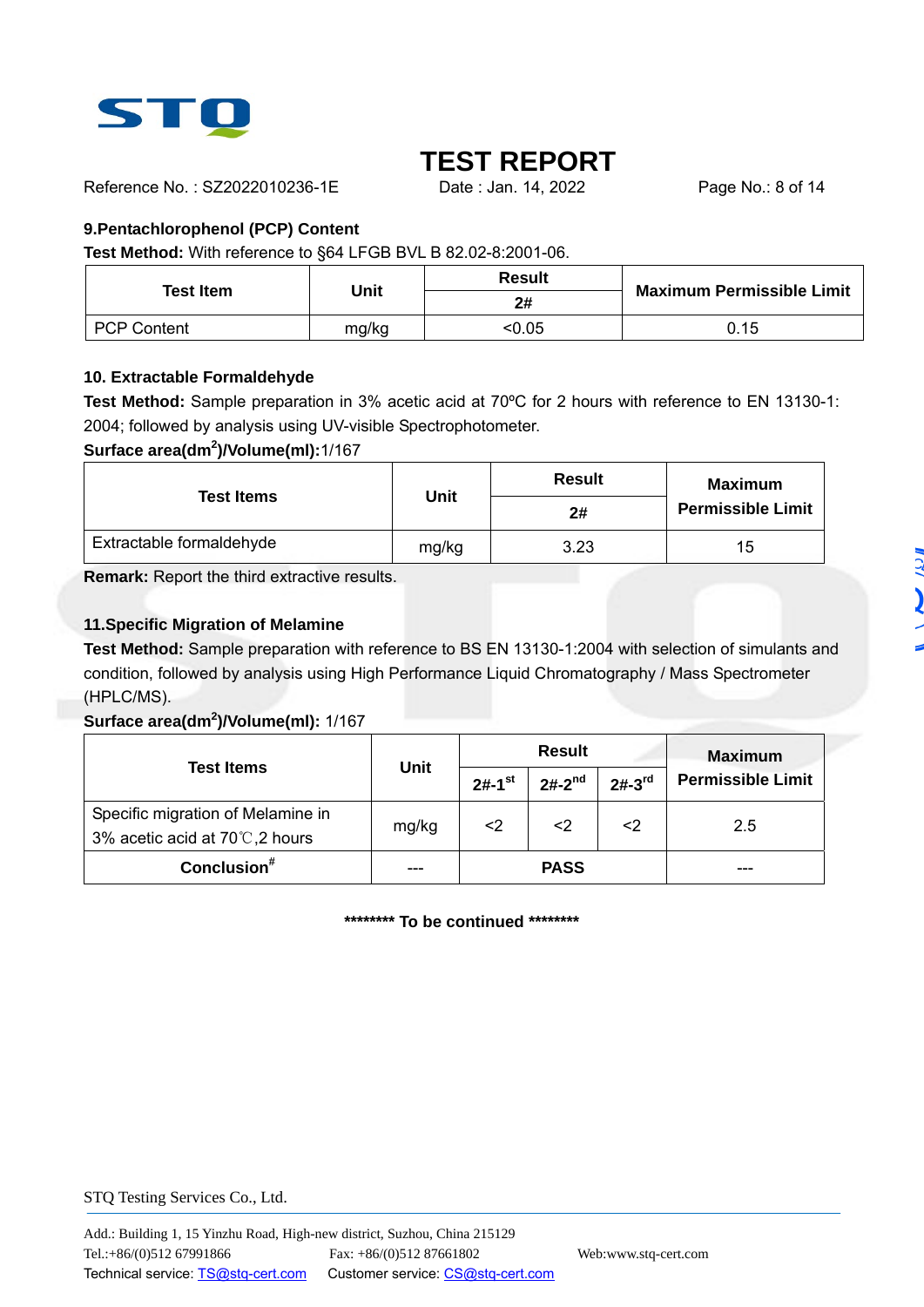

Reference No.: SZ2022010236-1E Date : Jan. 14, 2022 Page No.: 9 of 14

#### **12.Extractable Heavy Metals**

**Test Method:** Sample prepared with reference to Technical Guide on Metals and Alloys used in food contact materials and articles of the 1<sup>st</sup> edition in 2013 and by ICP-OES & ICP-MS

### **Test condition:** 70℃, 2 hours with Citric acid (5 g/L)

**Test sample No and description:** 3# Silver Stainless Steel Lunch Box

| <b>Extractable</b> | The 1st        | The 2 <sup>nd</sup> | The $1^{st}$ + $2^{nd}$ | 7*Limit | The 3rd        | Limit          |
|--------------------|----------------|---------------------|-------------------------|---------|----------------|----------------|
| <b>Elements</b>    | Result (mg/kg) | Result (mg/kg)      | Result (mg/kg)          | (mg/kg) | Result (mg/kg) | (mg/kg)        |
| Silver (Ag)        | N.D.           | N.D.                | N.D.                    | 0.56    | N.D.           | 0.08           |
| Aluminium (Al)     | N.D.           | N.D.                | N.D.                    | 35      | N.D.           | 5              |
| Chromium (Cr)      | N.D.           | N.D.                | N.D.                    | 1.75    | N.D.           | 0.250          |
| Cobalt (Co)        | N.D.           | N.D.                | N.D.                    | 0.14    | N.D.           | 0.02           |
| Copper (Cu)        | N.D.           | N.D.                | N.D.                    | 28      | N.D.           | $\overline{4}$ |
| Iron (Fe)          | 0.03           | 0.02                | 0.05                    | 280     | 0.02           | 40             |
| Magnesium (Mg)     | N.D.           | N.D.                | N.D.                    | $\sim$  | N.D.           | $---$          |
| Manganese (Mn)     | N.D.           | N.D.                | N.D.                    | 12.6    | N.D.           | 1.8            |
| Molybdenum (Mo)    | N.D.           | N.D.                | N.D.                    | 0.84    | N.D.           | 0.12           |
| Nickel (Ni)        | N.D.           | N.D.                | N.D.                    | 0.98    | N.D.           | 0.14           |
| $T$ in (Sn)        | N.D.           | N.D.                | N.D.                    | 700     | N.D.           | 100            |
| Titanium (Ti)      | N.D.           | N.D.                | N.D.                    | $---$   | N.D.           | $---$          |
| Vanadium (V)       | N.D.           | N.D.                | N.D.                    | 0.07    | N.D.           | 0.01           |
| Zinc(Zn)           | N.D.           | N.D.                | N.D.                    | 35      | N.D.           | 5              |
| Antimony (Sb)      | N.D.           | N.D.                | N.D.                    | 0.28    | N.D.           | 0.04           |
| Arsenic (As)       | N.D.           | N.D.                | N.D.                    | 0.014   | N.D.           | 0.002          |
| Barium (Ba)        | N.D.           | N.D.                | N.D.                    | 8.4     | N.D.           | 1.2            |
| Beryllium (Be)     | N.D.           | N.D.                | N.D.                    | 0.07    | N.D.           | 0.01           |
| Cadmium (Cd)       | N.D.           | N.D.                | N.D.                    | 0.035   | N.D.           | 0.005          |
| Lead (Pb)          | N.D.           | N.D.                | N.D.                    | 0.07    | N.D.           | 0.010          |
| Lithium (Li)       | N.D.           | N.D.                | N.D.                    | 0.336   | N.D.           | 0.048          |
| Mercury (Hg)       | N.D.           | N.D.                | N.D.                    | 0.021   | N.D.           | 0.003          |
| Thallium (TI)      | N.D.           | N.D.                | N.D.                    | 0.0007  | N.D.           | 0.0001         |

**\*\*\*\*\*\*\*\* To be continued \*\*\*\*\*\*\*\***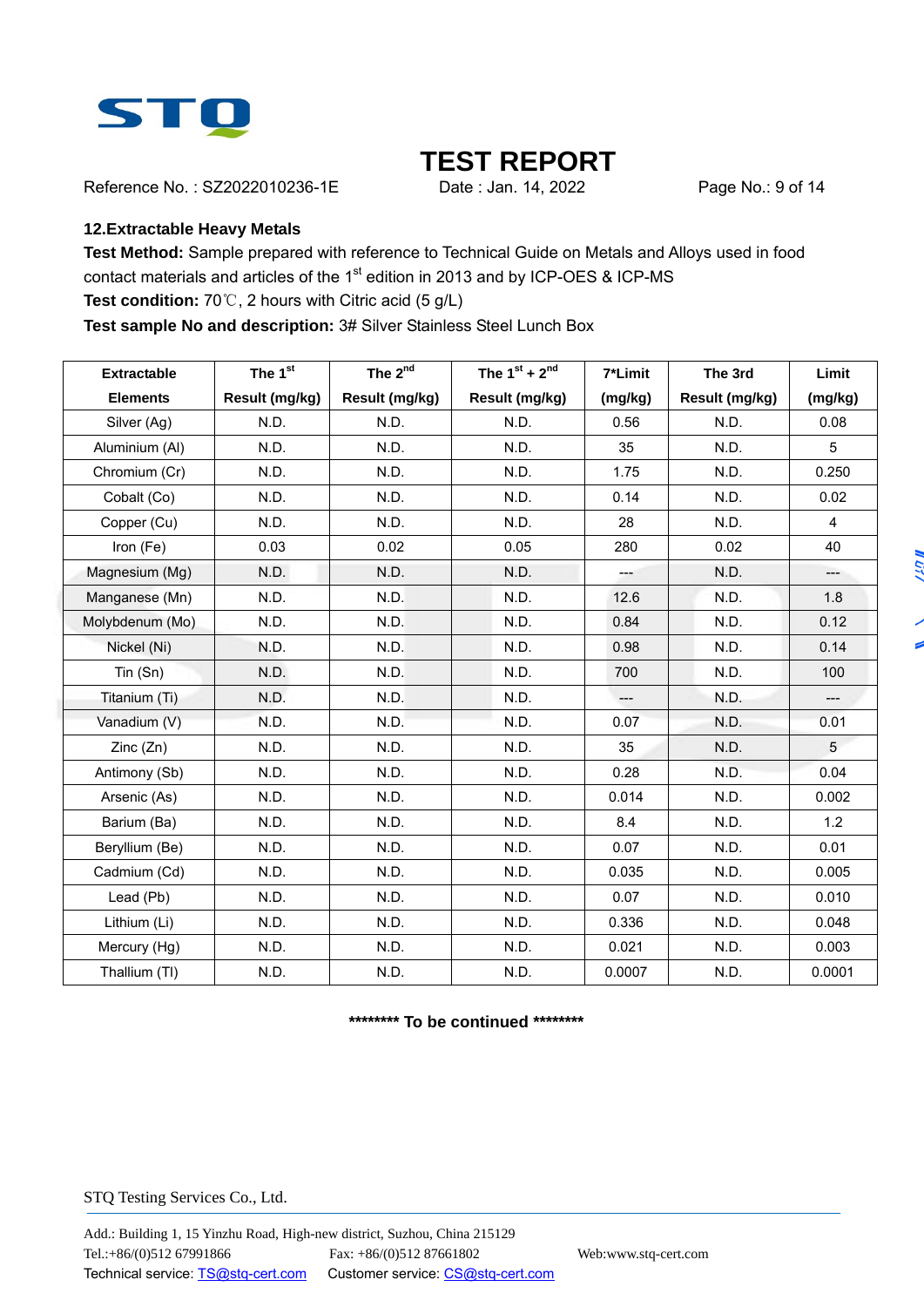

Reference No.: SZ2022010236-1E Date: Jan. 14, 2022 Page No.: 10 of 14

#### **Remark:**

1.The following table is the MDL of the Extractable Heavy Metals testing

| Extractable<br><b>Elements</b> | MDL(mg/kg) | Extractable<br><b>Elements</b> | MDL(mg/kg) | Extractable<br><b>Elements</b> | MDL(mg/kg) |
|--------------------------------|------------|--------------------------------|------------|--------------------------------|------------|
| Silver (Ag)                    | 0.01       | Molybdenum (Mo)                | 0.01       | Barium (Ba)                    | 0.01       |
| Aluminium (AI)                 | 0.01       | Nickel (Ni)                    | 0.01       | Beryllium (Be)                 | 0.01       |
| Chromium (Cr)                  | 0.01       | Tin (Sn)                       | 0.01       | Cadmium (Cd)                   | 0.001      |
| Cobalt (Co)                    | 0.01       | Titanium (Ti)                  | 0.01       | Lead (Pb)                      | 0.001      |
| Copper (Cu)                    | 0.01       | Vanadium (V)                   | 0.01       | Lithium (Li)                   | 0.01       |
| Iron $(Fe)$                    | 0.01       | Zinc(Zn)                       | 0.01       | Mercury (Hg)                   | 0.001      |
| Magnesium (Mg)                 | 0.01       | Antimony (Sb)                  | 0.01       | Thallium (TI)                  | 0.0001     |
| Manganese (Mn)                 | 0.01       | Arsenic (As)                   | 0.001      | ---                            |            |

2. MDL = Method Detection Limit.

3. N.D.= Not detected, less than MDL.

4. The submitted sample/component is a repeated use article. The migration test was carried out three times on the same article. The sum of the results of the first and second tests should not exceed seven times the limit (Result 1<sup>st</sup> test + Result 2<sup>nd</sup> test <7\* limit) and the Result 3<sup>rd</sup> should not exceed the limit.

#### **13. Specific Migration of Bisphenol-A**

**Test Method:** Sample preparation with reference to BS EN 13130-1:2004 with selection of simulants and condition, followed by analysis using High Performance Liquid Chromatography/ Mass Spectrometer (HPLC/MS).

#### **Surface area(dm<sup>2</sup> )/Volume(ml):**1/131

|                                                                                   | <b>Unit</b> |                      | <b>Result</b> | <b>Maximum</b> |                          |
|-----------------------------------------------------------------------------------|-------------|----------------------|---------------|----------------|--------------------------|
| <b>Test Items</b>                                                                 |             | $3#-1$ <sup>st</sup> | $3#-2^{nd}$   | $3#-3rd$       | <b>Permissible Limit</b> |
| Specific migration of Bisphenol-A<br>in 3% acetic acid at 70 $\degree$ C, 2 hours | mg/kg       | < 0.01               | < 0.01        | < 0.01         | 0.05                     |
| conclusion $*$                                                                    |             |                      | <b>PASS</b>   |                |                          |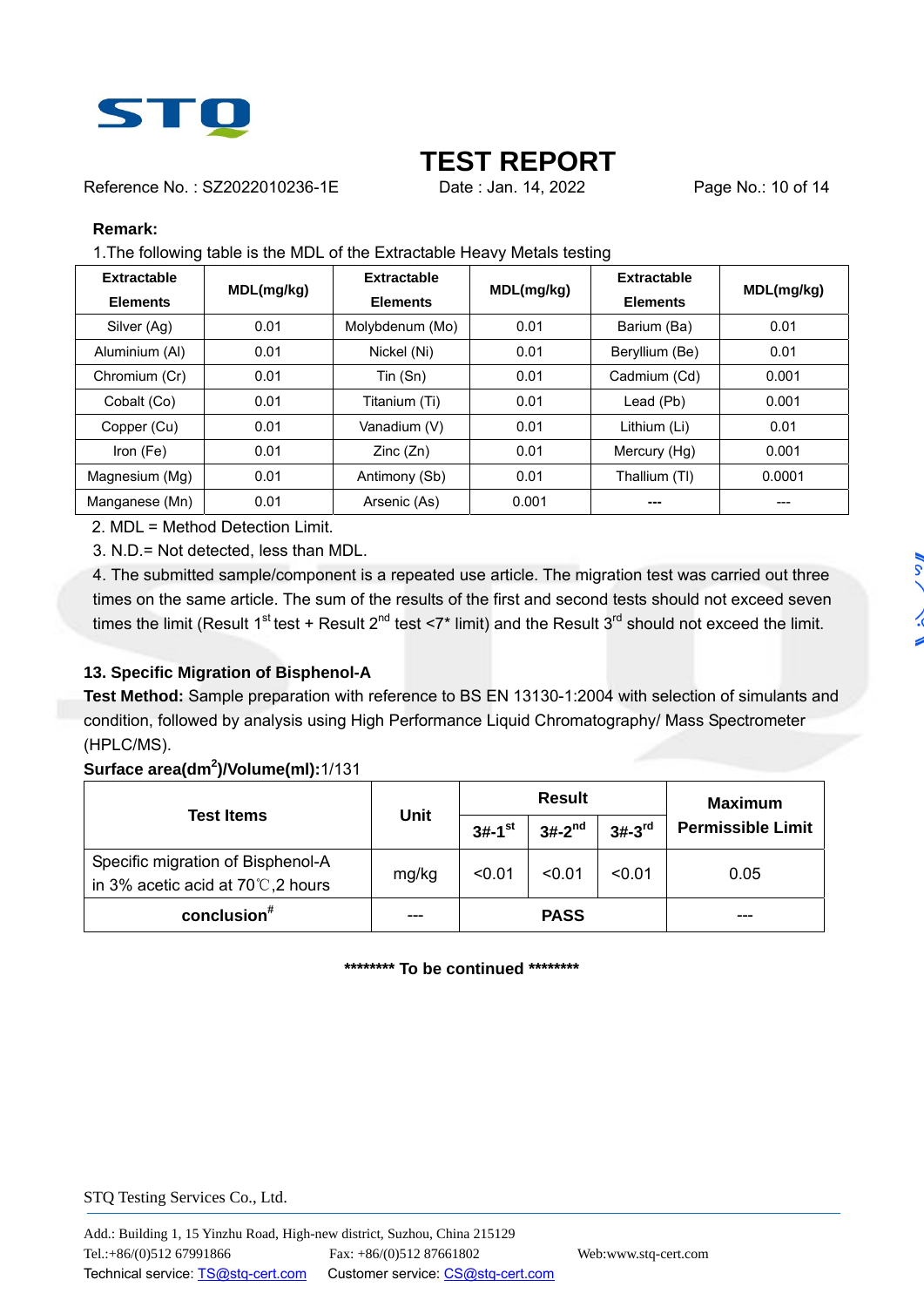

Reference No. : SZ2022010236-1E Date : Jan. 14, 2022 Page No.: 11 of 14

#### **14.Overall Migration Test**

**Test Method:** With reference to EN1186-1:2002 for selection of conditions and test methods;

EN1186-3:2002 aqueous food simulants by total immersion method;

EN1186-2:2002 olive oil by total immersion method;

**Surface area(dm<sup>2</sup> )/Volume(ml):**1/100

|                                                          |       |                         |             | <b>Result</b> |                             | <b>Maximum</b> |             |
|----------------------------------------------------------|-------|-------------------------|-------------|---------------|-----------------------------|----------------|-------------|
| <b>Unit</b><br><b>Test Condition</b><br><b>Simulants</b> |       | $4#-1$ <sup>st</sup>    | $4#-2^{nd}$ | $4#-3rd$      | <b>Permissible</b><br>Limit | Conclusion $*$ |             |
| 3% acetic acid                                           | mg/kg | 2 hours at $70^{\circ}$ | ~10         | ~10           | ~10                         | 60             | <b>PASS</b> |
| 50% ethanol                                              | mg/kg | 2 hours at $70^{\circ}$ | ~10         | ~10           | ~10                         | 60             | <b>PASS</b> |
| <b>Rectified Olive Oil</b>                               | mg/kg | 2 hours at $70^{\circ}$ | 36.14       | 27.15         | 15.81                       | 60             | <b>PASS</b> |

**Remark:** # According to Regulation (EU) No 10/2011 and its amendment (EU) 2020/1245, for repeated use materials and articles:

1) The applicable overall migration test shall be carried out three times on a single sample. The overall migration in the second test shall be lower than in the first test, and the overall migration in the third test shall be lower than in the second test. Compliance with the overall migration limit shall be verified on the basis of the level of the overall migration found in the third test.

2) Specific migration test(s) shall be carried out three times on a single sample. Compliance shall than be verified on the basis of the level of the migration found in the third test and on the basis of the stability of the material or article from the first to the third migration test. The stability of the material shall be considered insufficient if migration is observed above the level of detection in any of the three migration tests, and increases from the first migration test to the third migration test. In case of insufficient stability, compliance of the material shall not be established even in case the specific migration limit is not exceeded in any of the three tests. Irrespective of the above rules, a material or article shall never be considered to comply with the Regulation if in the first test a substance that is prohibited from migrating or from being released in detectable quantities.

#### **Test Part Description:**

1# Hermetic box 2# Bamboo cover 3# Silver Stainless Steel Lunch Box 4# Transparent silicone ring 5# Black elastic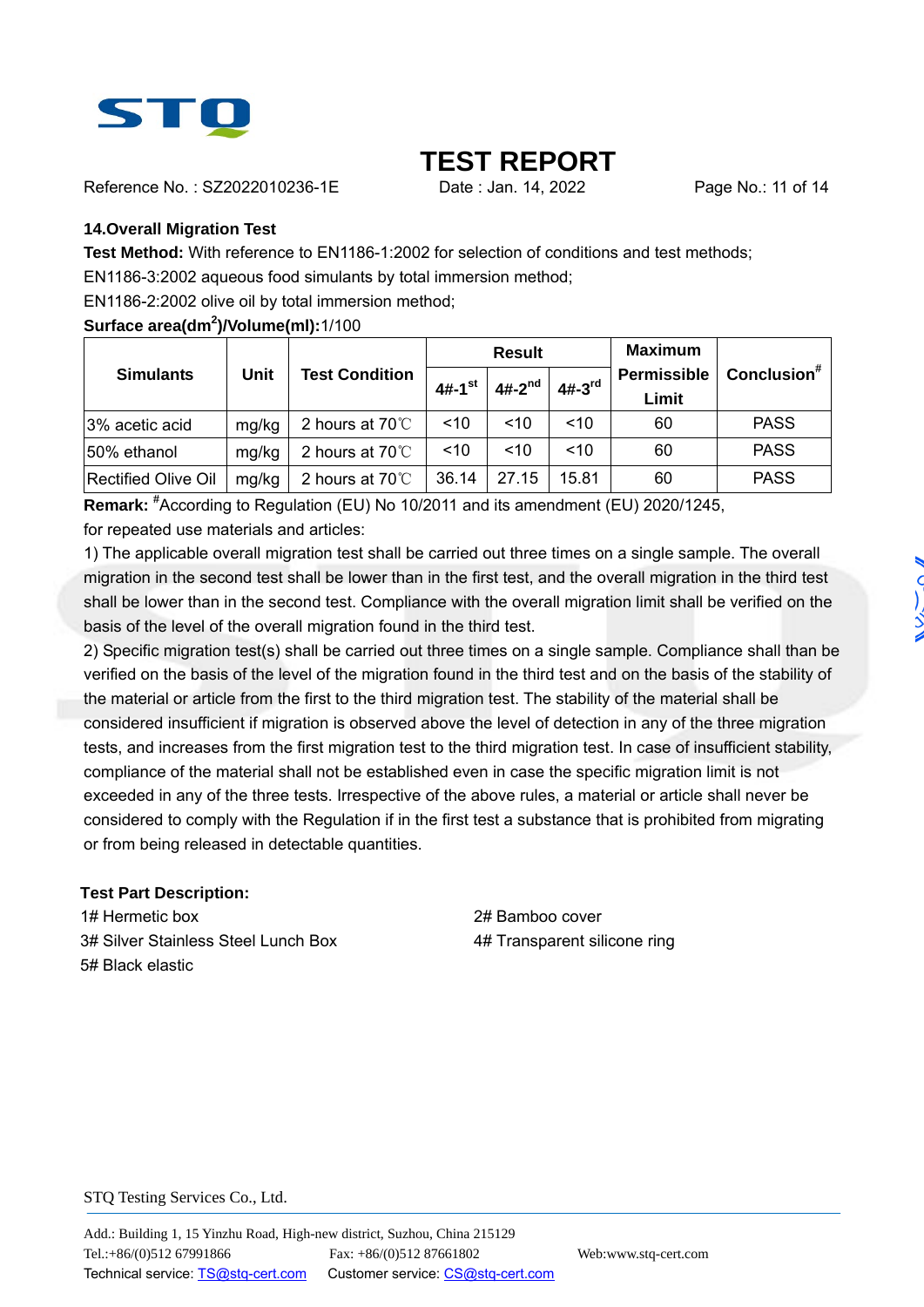

#### Reference No.: SZ2022010236-1E Date: Jan. 14, 2022 Page No.: 12 of 14

# **TEST REPORT**<br>Date : Jan. 14, 2022

### **SAMPLE PHOTOS**











#### **\*\*\*\*\*\*\*\* END OF REPORT \*\*\*\*\*\*\*\*\***

STQ Testing Services Co., Ltd.

Add.: Building 1, 15 Yinzhu Road, High-new district, Suzhou, China 215129 Tel.:+86/(0)512 67991866 Fax: +86/(0)512 87661802 Web:www.stq-cert.com Technical service: TS@stq-cert.com Customer service: CS@stq-cert.com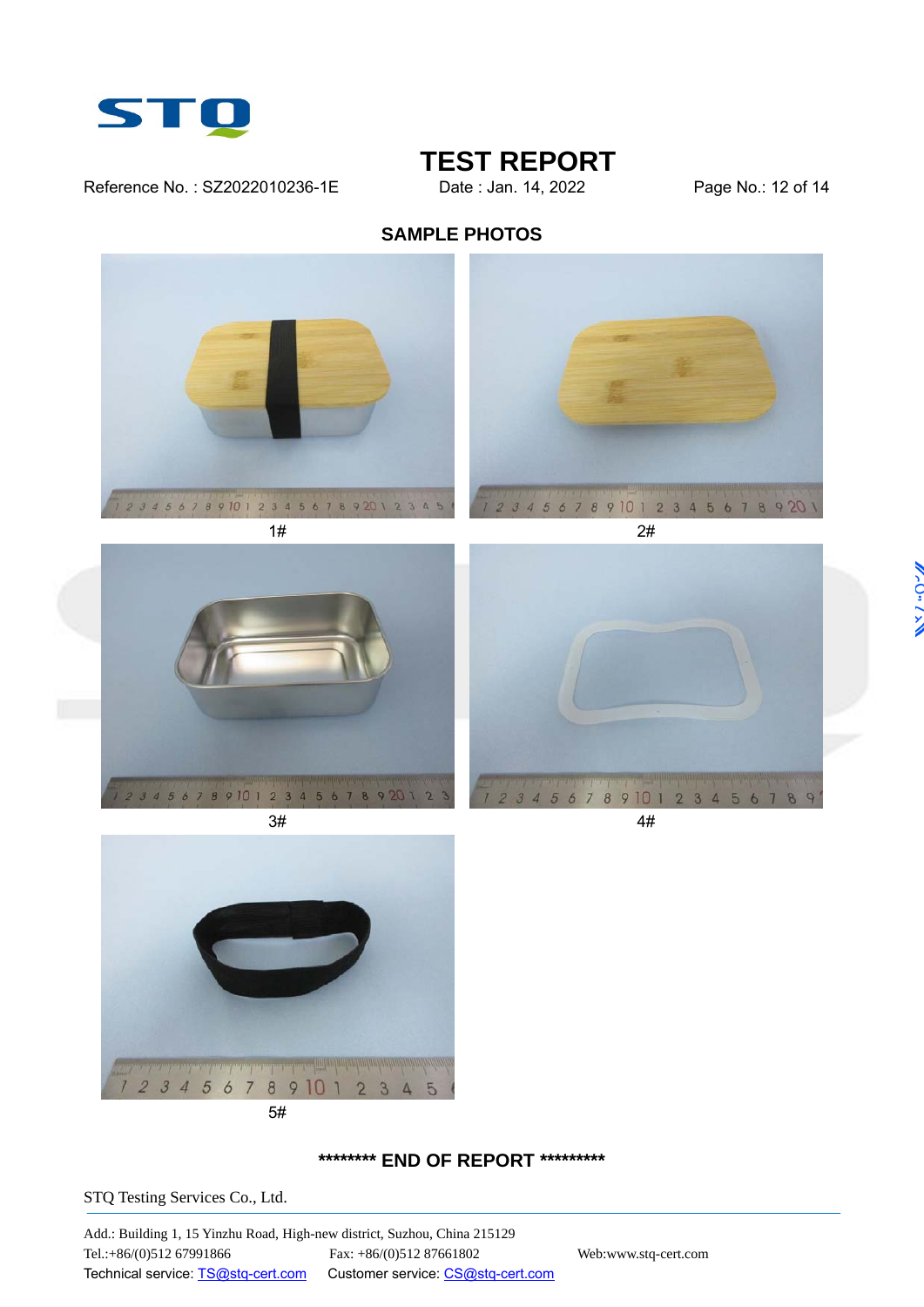

Reference No.: SZ2022010236-1E Date: Jan. 14, 2022 Page No.: 13 of 14

#### GENERAL CONDITIONS OF SERVICES

STQ Testing Services Co.,Ltd. (hereinafter "STQ"), The testing or examining under the request of the customer should obey terms as follow, according to regulation of "Contract Law of the People's Republic of China" on processing and undertaking contract, our company have legal right of termination without any reason and have the right to accept or refuse testing or examining request:

1. STQ only acts for the person or body originating the instructions (the"Clients"). No other party is entitled to give instructions, particularly on the scope of testing or delivery of report or certificate, unless authorized by the Clients.

- 2. Sample recycling: when the testing or examining is finished, the customer should recycle the sample. Within 30 days after issuing of testing report, if the customer could not recycle the sample or send notification of sample recycling in written (for example, if the sample belongs to consumables, toxic drugs, dangerous goods and other items that are not suitable for long-term storage, such as semi-finished products and fragile samples such as liquids and powders , the retention period will be shortened to 7 days ). After the retention period,STQ has the right to dispose of the sample arbitrarily without paying compensation or compensation to the customer and take no responsibility for the consequences that damages the customer's trade secrets and intellectual property rights due to the loss of the sample.
- 3. The delivery and return fee of the samples which need to do testing at STQ should be paied by the client. STQ will not bear the responsibility for the testing error that is caused by transporting, packaging and labelling.
- 4. The Clients shall always comply with the following before or during STQ providing its services:
- a) provide sample(s) and relevant data, at the same time, guarantee the consistence of the sample(s)'name they declared with the sample(s) or the goods provided. Otherwise, STQ will not bear any relevant responsibilities;
- b) giving timely instructions and adequate information to enable STQ to perform the services effectively;
- c) supply, when requested by STQ, any equipment and personnel for the performance of the services;
- d) take all necessary steps to eliminate or remedy any obstruction in the performance of the services;
- e) inform STQ in advance of any hazards or dangers, actual or potential, associated with any order of samples or testing;
- f) provide all necessary access for STQ's representative to enable the required services to be performed effectively;
- g) ensure all essential steps are taken for safety of working conditions, sites and installations during the performance of services; h) fully discharge all its liabilities under any contract like sales contract with a third party, whether or not a report or certificate has been issued by STQ, failing which STQ shall be under no obligation to the Clients.
- 5. Subject to STQ's accepting the Client's instructions, STQ will issue reports or certificates which reflect statements of opinion made with due care within the scope of instructions but STQ is not obliged to report upon any facts outside the instructions, if there were any dissidence about the report or certificate, the Client should provide the written declaration to STQ within 15 days after the date receiving the report or certificate, otherwise, STQ will not hear the case after the date limit.
- 6. STQ is irrevocably authorized by the Clients to deliver at its discretion the report or the certificate to any third party when instructed by the Clients or where it implicitly follows from circumstances, trade custom, usage or practice as determined by STQ.
- 7. A test report will be issued in confidence to the Clients and it will be strictly treated as such by STQ. It may not be reproduced either in its entirety or in part and it may not be used for advertising or other unauthorized purposes without the written consent of STQ. The Clients to whom the Report is issued may, however, show or send it, or a certified copy thereof prepared by STQ, to his customer, supplier or other persons directly concerned. STQ will not, without the consent of the Clients, enter into any discussion or correspondence with any third party concerning the contents of the report unless required by the relevant governmental authorities, laws or court orders.
- 8. Applicants wishing to use STQ's reports in court proceedings or arbitration shall inform STQ to that effect prior to submitting the sample for testing.
- 9. The report will refer only to the sample tested and will not apply to the bulk, unless the sampling has been carried out by STQ and is stated as such in the Report. Also, the report is only for reference.
- 10. Any documents containing engagements between the Clients and third parties like contracts of sale, letters of credit, bills of lading, etc. are regarded as information for STQ only and do not affect the scope of the services or the obligations accepted by STQ.
- 11. If the Clients do not specify the methods/standards to be applied, STQ will choose the appropriate ones and further information regarding the methods can be obtained by direct contact with STQ, for the in-house method, STQ will only provide the summary.
- 12. No liability shall be incurred by and no claim shall be made against STQ or its servants, agents, employees or independent contractors in respect of any loss or damage to any such materials, equipment and property occurring whilst at STQ or any work places in which the testing is carried out, or in the course of transit to or from STQ or the said work places, whether or not resulting from any acts, neglect or default on the part of any such servants, agents, employees or independent contractors of STQ.
- 13. STQ will not be liable, or accept responsibility for any loss or damage howsoever arising from the use of information contained in any of its reports or in any communication whatsoever about its said tests or investigations.
- 14. Except for term 11 and term 12, if the test sample is damaged due to the negligence of ZOTAC, the total compensation for loss and damage to the sample or loss to the customer shall not exceed twice of the test service fee.
- 15. In the event of STQ prevented by any cause outside STQ's control from performing any service for which an order has been given or an agreement made, the Clients shall pay to STQ:
- a) the amount of all abortive expenditure actually made or incurred;

b) a proportion of the agreed fee or commission equal to the proportion (if any) of the service actually carried out by STQ, and STQ shall be relieved of all responsibility whatsoever for the partial or total non-performance of the required service.

STQ Testing Services Co., Ltd.

Add.: Building 1, 15 Yinzhu Road, High-new district, Suzhou, China 215129 Tel.:+86/(0)512 67991866 Fax: +86/(0)512 87661802 Web:www.stq-cert.com Technical service: TS@stq-cert.com Customer service: CS@stq-cert.com